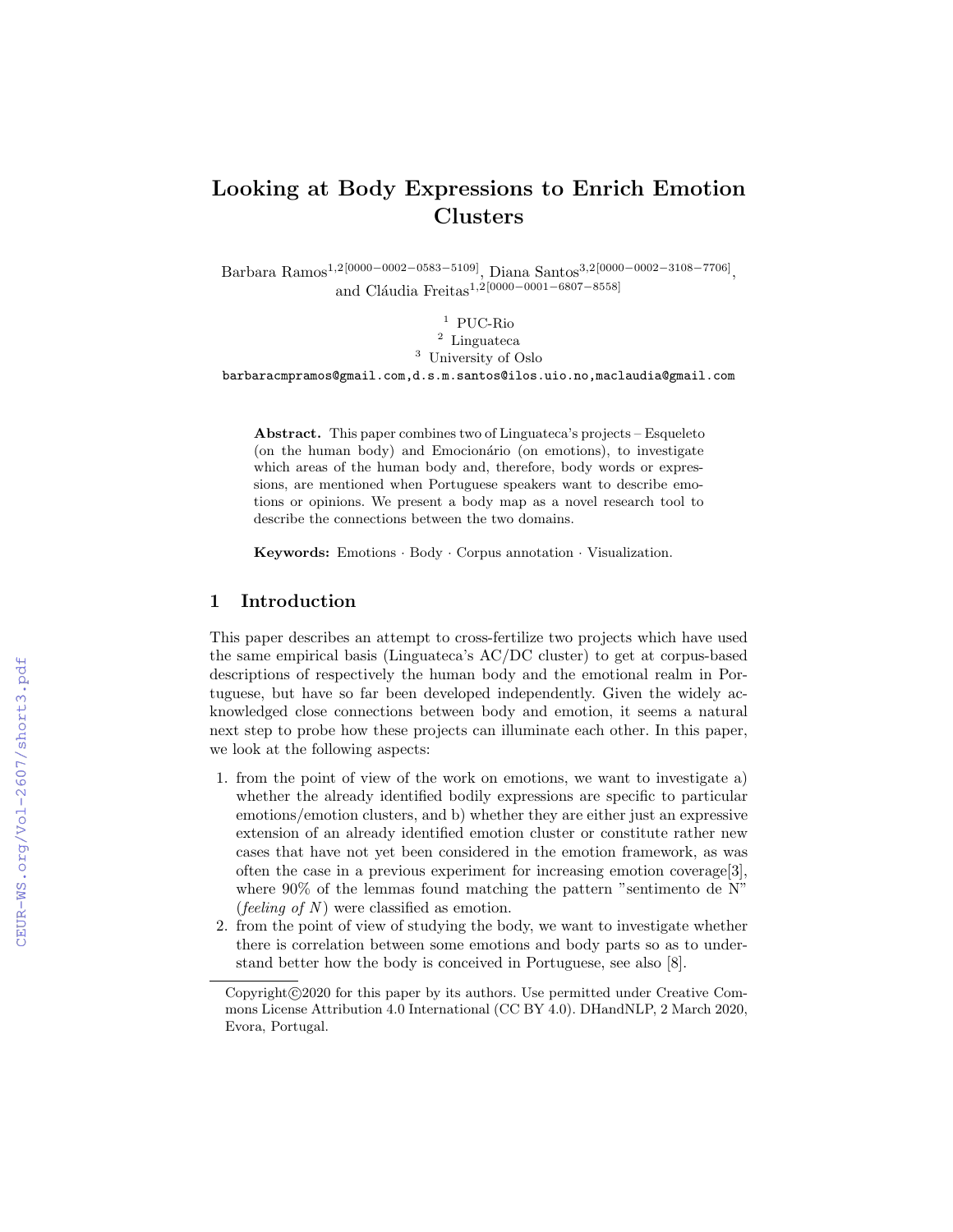2 B. Ramos et al.

The research was conducted using the Gramateca framework [4, 7] and the underlying annotated corpora [6, 5].

## 2 Body-related emotions

In the Esqueleto project we compiled a sizeable lexicon of words and expressions containing reference to the human body, classifying them further as to whether the body was taken literally, or used with ten different meaning extensions [1].

Two of the extended meanings connected with the human body were precisely feelings and opinions, as in the case of the following examples: *estar de pé atrás* (lit. to have one foot back, mistrust), dor de cotovelo (lit. elbow pain, envy), ficar com a pulga atrás da orelha (lit. to have a flea on the back of the ear, being suspicious) for feelings (corpo: sentimento) or ver com bons olhos (lit. see with good eyes, to approve), cabeça dura (headstrong) for opinion (corpo:opiniao).

In addition there was a group of cases where in Esqueleto we had assigned both feeling and opinion, such as encher o saco (lit. fill the stomach, bother/be bothered), coração de manteiga (lit. butter heart, to have a soft heart).

Independently we also started the annotation of emotions, see [2], considering 20 and then 24 emotion groups into which to classify the ca 500 words with emotional content. This project is still being actively pursued, giving rise to a more extensive documentation of the choices in what we call *Emocionário*.

It was therefore natural to look at the body expressions already classified as emotions to see whether they would bring a more complete picture of emotion in Portuguese.

As might be expected, it was not easy to assign them to particular clusters: one thing is to agree that some emotion is involved in a particular expression, another is to identify which.

Our initial attempts can be described this way:

- We could place ca. 70% of the cases marked as emotions in one or several clusters: we have now to either create further clusters to handle the remaining emotions, or remove the emotion label
- Only a fourth of those marked as opinion could find an appropriate emotion: this we believe reinforces the need to separate between the two cases – an opinion can be uttered without emotional involvement
- The most common emotions expressed by the body expressions were dissatisfaction (insatisfação) and surprise (surpresa)

We still need to check how complex the task is and how subjective the emotion assignment task is, not least for fixed or semifixed expressions, which seem to have a wide range of meanings and interpretations, displaying even regional or variety differences in Portuguese (for example, both dor de cotovelo and com o coração nas mãos have slightly different meanings in Brazil and in Portugal. Since the first author will be developing a set of criteria to judge emotionality and emotion group membership in her Phd thesis, we will postpone exact numbers until these criteria can be applied.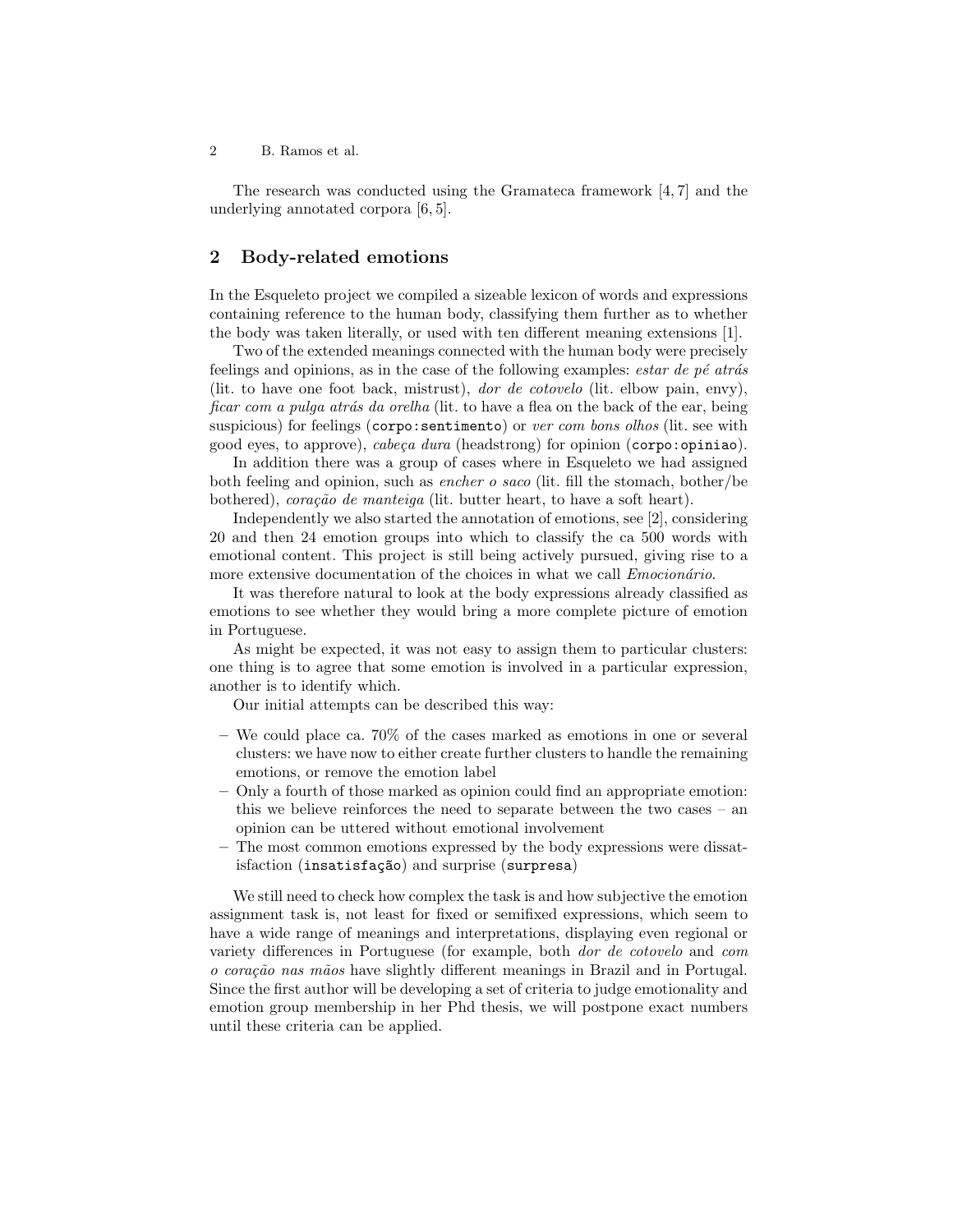#### 3 Co-occurrence of emotions and body in context

Another study about the interrrelationship of both semantic domains can be done by looking at the (more or less) free co-occurrence of words or expressions of the two domains.

Using Gramateca, a dedicated environment for doing grammar-based studies, we counted the cases where both an emotion and a body part were mentioned in the same sentence, and confirmed that these two semantic domains strongly co-occur, especially in the literary genre. In the Literateca corpus (version 3.2, ca 40 million tokens), 49.0% of the sentences with a body word also include an emotion word, while 12.9% of sentences with emotions have a body word in the same sentence. In Table 1 we present the numbers for some specific emotions:

Table 1. How often do some emotions occur, and occur with a body word, and the most common emotion word in the co-occurrences.

| Emotion group            |        |        | Total With body Relative Most common word |
|--------------------------|--------|--------|-------------------------------------------|
| gen (generic)            | 31,733 | 8,156  | $0.257$ sentir (feel)                     |
| furia (anger)            | 31,091 | 6,914  | $0.222$ violento (violent)                |
| surpresa (surprise)      | 22,759 | 4,680  | $0.214$ admirar (astonish)                |
| vergonha (shame)         | 29,949 | 6.224  | $0.207$ vergonha                          |
| feliz $(ioy)$            | 88,662 | 16,908 | $0.191$ sorriso (smile)                   |
| medo (fear)              | 46,567 | 8,810  | $0.189$ medo                              |
| admirar (admiration)     | 13,900 | 2,776  | $0.164$ respect (respect)                 |
| grato (gratitude)        | 8,668  | 1,382  | $0.159$ agradecer (thank)                 |
| ingrato (ungratefulness) | 2,238  | 329    | $0.147$ ingrato                           |

Briefly, one can see that one in five expressions of a generic emotion co-occurs with a body word in the same sentence, but it is also important to note that the emotion classification has not yet been revised. So sentir (feel) can be about a physical sensation as well.

The other way around, we counted how often emotions are associated with one body part and created a "body map" with all related emotions, shown in Figure 1. Body parts in the map only include literal instances of body parts, classified in larger groups such as Head, Arms, Legs, Body, Internal and Hair. In Table 2 we show the numbers of sentences including a body word classified as belonging to that body part, together with the most frequent co-occurring emotion.

From a cursory analysis of 200 random instances, we could identify some recurring cases of co-occurrence:

- cases where an emotion is assigned to a part of the body, like in olhos tristes or rosto triste (sad eyes or face) or riram-se-lhe olhos e dentes (both his eyes and teeth laughed)
- expressions where body is related to health, and health is a positive quality along moral ones, like in tão feliz, tão sadio de olhos, (so happy, so healthy in his eyes).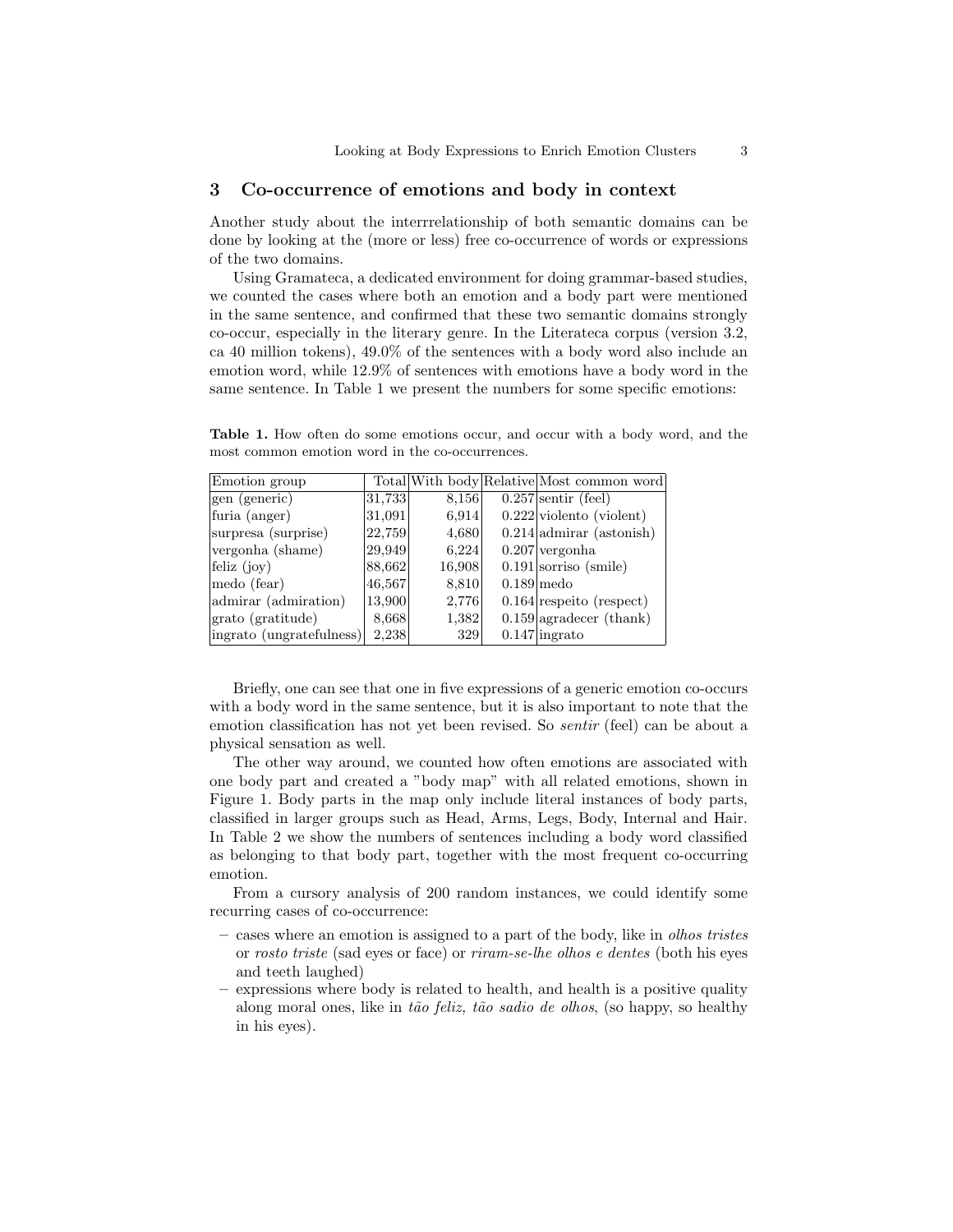4 B. Ramos et al.



Fig. 1. The body is coloured depending on how much emotion co-occurs with it. The pie charts show, for each body part, how much comes from FURIA (rage), SURPRESA (surprise) and ADMIRAR (awe) in purple, blue and turquoise respectively.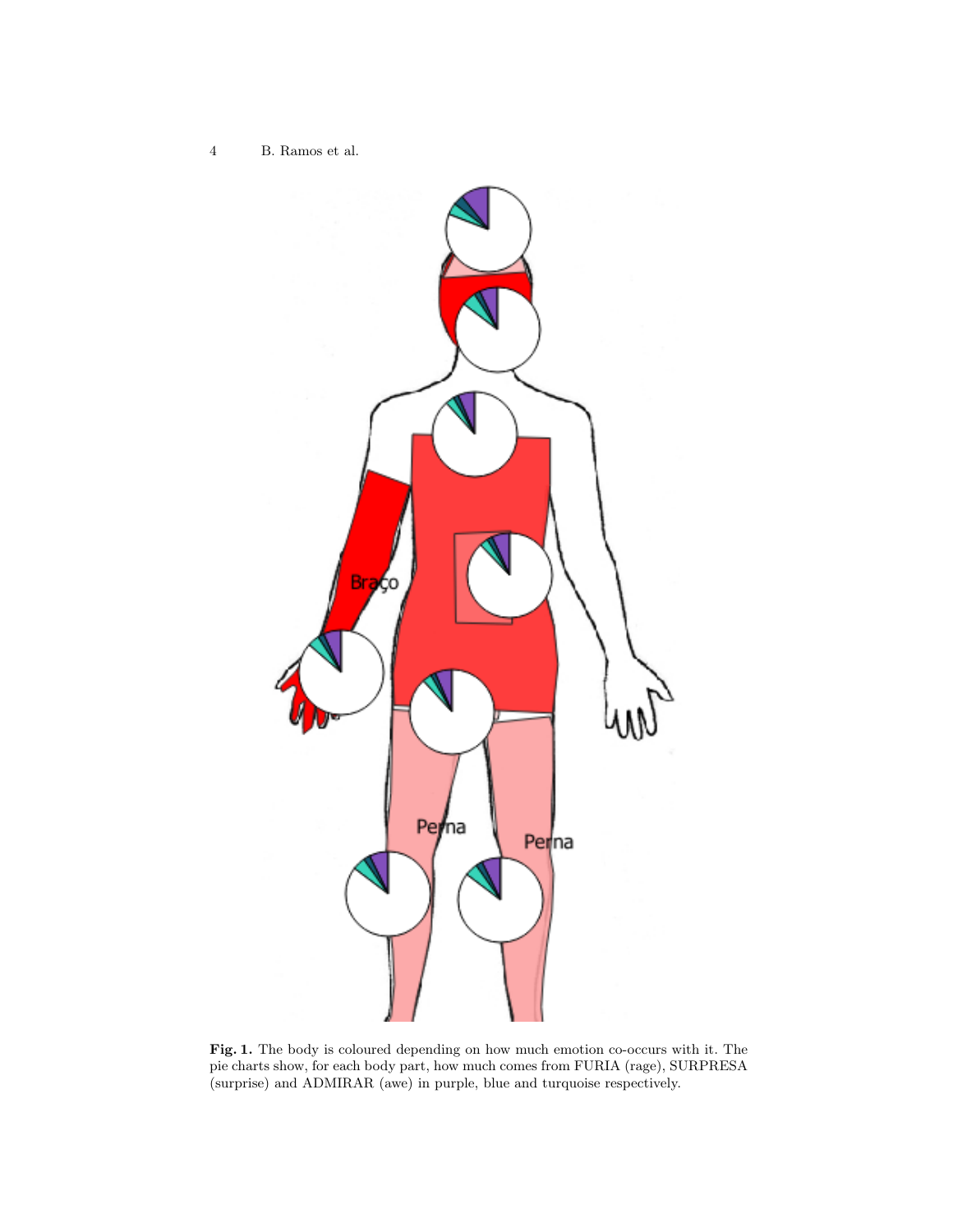| Body part                  |        | size with emotion relative most frequent emotion group |              |             |  |  |
|----------------------------|--------|--------------------------------------------------------|--------------|-------------|--|--|
| Cabeça (head)              | 82,932 | 40.221                                                 | $0.48$ feliz |             |  |  |
| Braco (arm)                | 48,473 | 21,220                                                 |              | $0.44$ amor |  |  |
| Tronco (body)              | 39,977 | 20,308                                                 |              | $0.51$ amor |  |  |
| Interno (internals) 33,222 |        | 17,324                                                 |              | $0.52$ amor |  |  |
| Perna (leg)                | 19,864 | 8,119                                                  |              | $0.41$ amor |  |  |
| Cabelo (hair)              | 10,327 | 4,420                                                  | $0.43$ feliz |             |  |  |

Table 2. Body parts with emotions

– expressions where a body part is used metaphorically, either in standardised expressions like in *sangue derramado* (spilt blood), entregar-lhe em mão (give in his hand), or in specific literary descriptions such as *atirava as tranças* negras  $(...)$  à cara da sociedade (she threw her black tresses to the face of the society) or estas lágrimas de velho mas enxuguem eles com a sua alegría (these old man's tears should they dry with their joy). (These should not have been classified as literally body, but not all instances of human body have been revised, which means that the results in this mapping are not precise, containing as well a large amount of free metaphorical cases.)

### 4 Concluding remarks

Although this is still preliminary work and we cannot present a rigorous quantitative summing up of the several experiments and explorations, we believe we are in the right path to improve both emotion annotation and evaluate it, this way getting and sharing further insights on the semantics of the Portuguese language.

We also expect that by using a methodology inspired in geographical information systems (GIS) for visualization of the interaction of body and emotion we may be able to identify further alleys for investigating the connection between these two fields, if we agree with White [9] that spatial visualization is more than just communicating results  $-$  it is a way of doing research.

#### References

- 1. Freitas, C., Santos, D., Mota, C., Carriço, B., Jansen, H.: O léxico do corpo e anotação de sentidos em grandes corpora: o projeto Esqueleto. Revista de Estudos da Linguagem 23(3), 641–680 (2015)
- 2. Mota, C., Santos, D.: Emotions in natural language: a broad-coverage perspective. Tech. rep., Linguateca (January 2015)
- 3. Ramos, B., Freitas, C.: "Sentimento de quê?" uma lista de sentimentos para a An´alise de Sentimentos. In: STIL - Symposium in Information and Human Language Technology (October, 15 - 18, 2019, Salvador, BA) (2019)
- 4. Santos, D.: Corpora at Linguateca: Vision and roads taken. In: Berber Sardinha, T., Ferreira, T.d.L.S.B. (eds.) Working with Portuguese Corpora. pp. 219–236. Bloomsbury